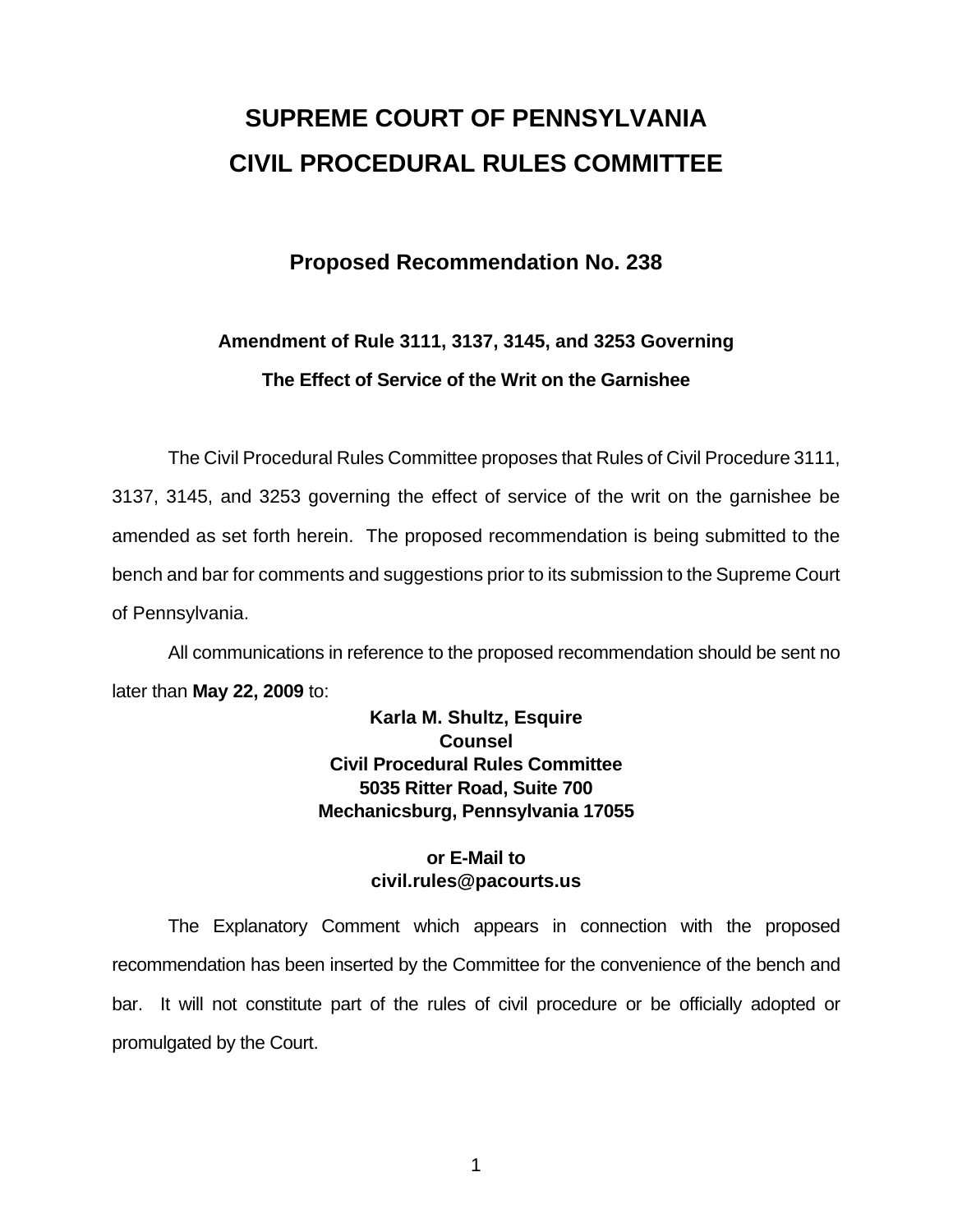## **Rule 3111. Service of the Writ on Garnishee. Effect**

 (a) The writ shall be served by the sheriff upon the garnishee in the manner prescribed by Rule 402(a) except as otherwise provided by Rules 3112 and 3113. The sheriff shall furnish the garnishee with an additional copy of the writ for each defendant. If the garnishee served was not named in the writ he shall be added as a garnishee and return made accordingly.

 (b) Service of the writ upon the garnishee shall attach all property of the defendant which may be attached under these rules which is in the possession of the garnishee on or before midnight on the service date of the writ. [It shall also attach all property of the defendant which may be attached under these rules and which comes into the garnishee's possession thereafter until judgment against the garnishee even though no such property of the defendant was in the garnishee's possession at the time of service.]

> Note: For limitations on the power to attach tangible personal property see Rule 3108(a).

> See Rule 3111.1 providing that service of the writ does not attach the defendant's funds on deposit in a bank or other financial institution in an account in which funds are deposited electronically on a recurring basis and are identified as funds which upon deposit are exempt from attachment.

(c) Service of the writ upon the garnishee shall also subject the garnishee to the mandate and injunctive orders of the writ restraining the garnishee from paying any debt to or for the account of the defendant and from delivering any property of the defendant which may be attached under these rules to anyone except the sheriff or otherwise disposing thereof until further order of the court or discontinuance or termination of the attachment.

(d) Violation of the mandate and injunctive orders of the writ may be punished as a contempt.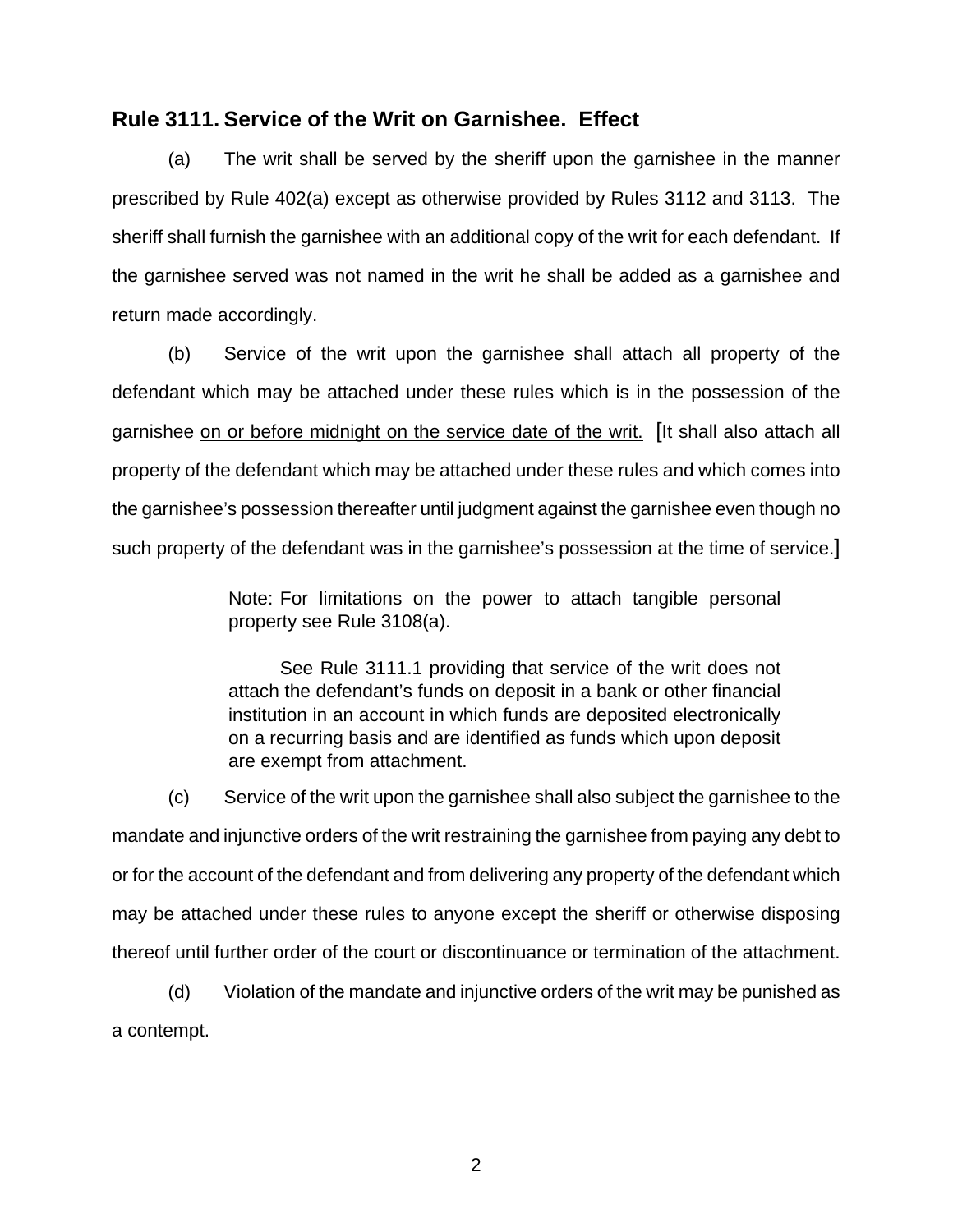#### **Rule 3137. Priority of Distribution as Between Competing Plaintiffs**

 (a) When levies are made against the same personal property under two or more writs of separate plaintiffs, priority of distribution between them of the proceeds of a sheriff's sale thereof shall be determined by the time of delivery of their respective writs to the sheriff for execution.

 (b) When property is attached by service upon the garnishee of two or more writs of separate plaintiffs, priority of distribution between them shall be determined by the [date] time of service of their respective writs upon the garnishee [as to all property then in the hands of the garnishee or coming into the garnishee's possession up to the time of judgment against the garnishee].

 (c) When tangible personal property is both levied upon and attached under two or more writs of separate plaintiffs, priority of distribution as between the levying and attaching plaintiffs shall be determined by the time of delivery of the writ to the sheriff in the case of levy, and from the date of service of the writ upon the garnishee in the case of attachment.

> Note: Under Rule 3115(a), a levy under any valid writ constitutes a levy by endorsement under every other valid writ then in the sheriff's hands. For limitations on attachment of tangible personal property see Rule 3108(a).

> > 3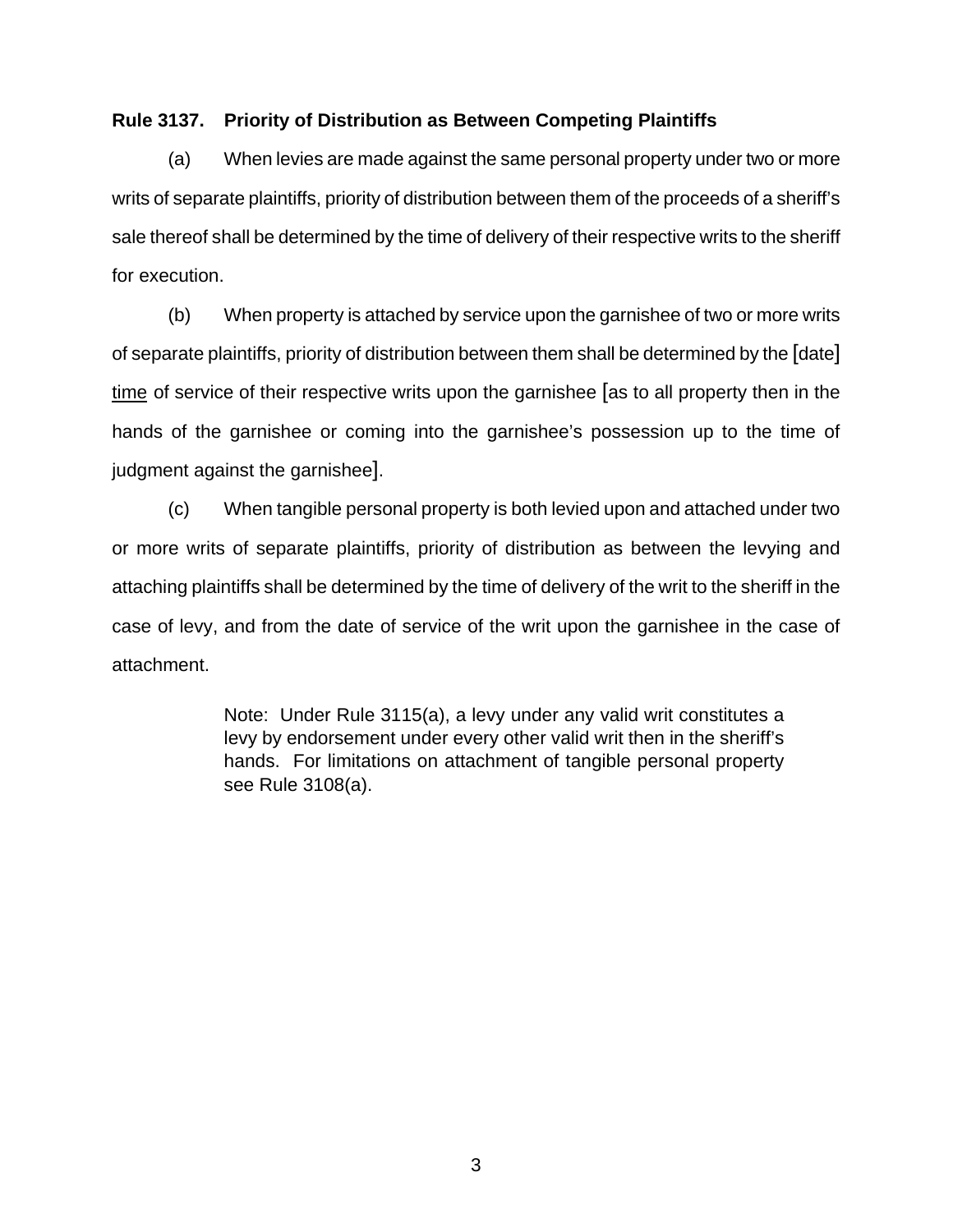# **Rule 3145. Interrogatories[;]. [p]Procedure**

 (a) The procedure between the plaintiff and the garnishee shall, as far as practicable, be the same as though the interrogatories were a complaint and the answer of the garnishee were an answer in a civil action.

(b) The garnishee in the answer under ''new matter'' may include

(1) the defenses of the immunity or exemption of property;

(2) any defense or counterclaim which the garnishee could assert against the defendant if sued by the defendant but the garnishee may not assert any defense on behalf of the defendant against the plaintiff or otherwise attack the validity of the attachment;

Note: Objections to the attachment, other than the defenses of immunity or exemption, must be raised preliminarily. See Rule 3142.

(3) any claim which the garnishee could assert against the plaintiff if sued by the plaintiff.

 $(c)(1)$  Except as provided in subdivision  $(c)(2)$ , the answer of a garnishee, which is a bank or other financial institution, shall be signed by

(i) an attorney at law,

(ii) an officer of the bank or other financial institution, or

(iii) an employee or authorized agent of the bank or other financial institution with personal knowledge of the subject matter and written authorization from an officer or attorney at law for the bank or other financial institution to sign as its representative.

 (2) If the answer of a garnishee, which is a bank or other financial institution, includes new matter pursuant to Rule 3145(b)(2) or (3), the answer shall be signed by an attorney at law.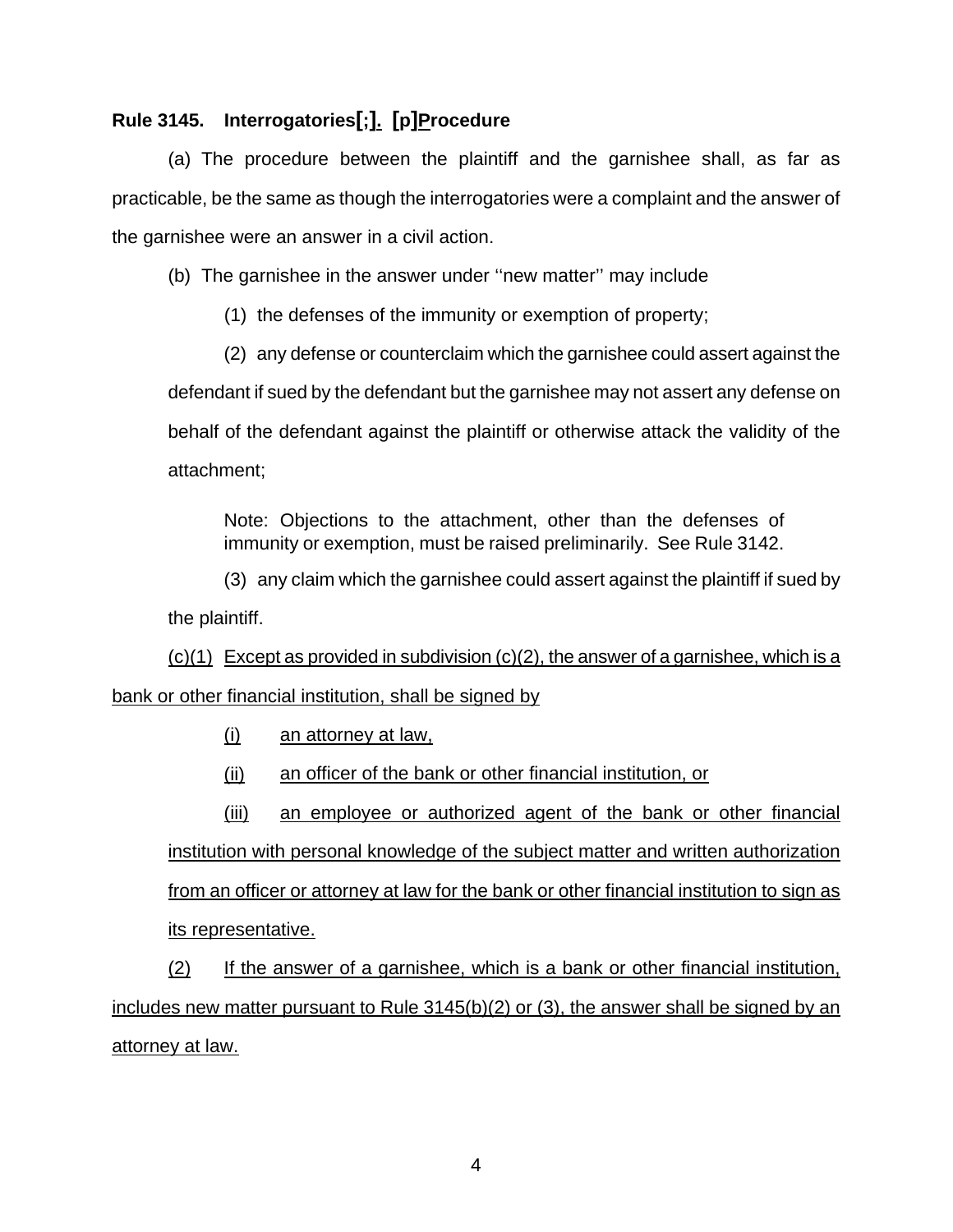#### **Rule 3253. Interrogatories in Attachment**

Interrogatories of the plaintiff to the garnishee shall be substantially in the following form:

#### **(Caption)**

#### **Interrogatories to Garnishee**

To  $(Garnishee)$ 

You are required to file answers to the following interrogatories within twenty (20) days after service upon you. Failure to do so may result in judgment against you:

 1. [At the time you were served or at any subsequent time] On the date you were served, did you owe the defendant any money or were you liable to the defendant on any negotiable or other written instrument, or did the defendant claim that you owed the defendant any money or were liable to the defendant for any reason?

2. [At the time you were served or at any subsequent time] On the date you were served, was there in your possession, custody or control or in the joint possession, custody or control of yourself and one or more other persons any property of any nature owned solely or in part by the defendant?

3. [At the time you were served or at any subsequent time] On the date you were served, did you hold legal title to any property of any nature owned solely or in part by the defendant or in which defendant held or claimed any interest?

4. [At the time you were served or at any subsequent time] On the date you were served, did you hold as fiduciary any property in which the defendant had an interest?

5. At any time before or [after] on the date you were served, did the defendant transfer or deliver any property to you or to any person or place pursuant to your direction or consent and if so what was the consideration therefor?

5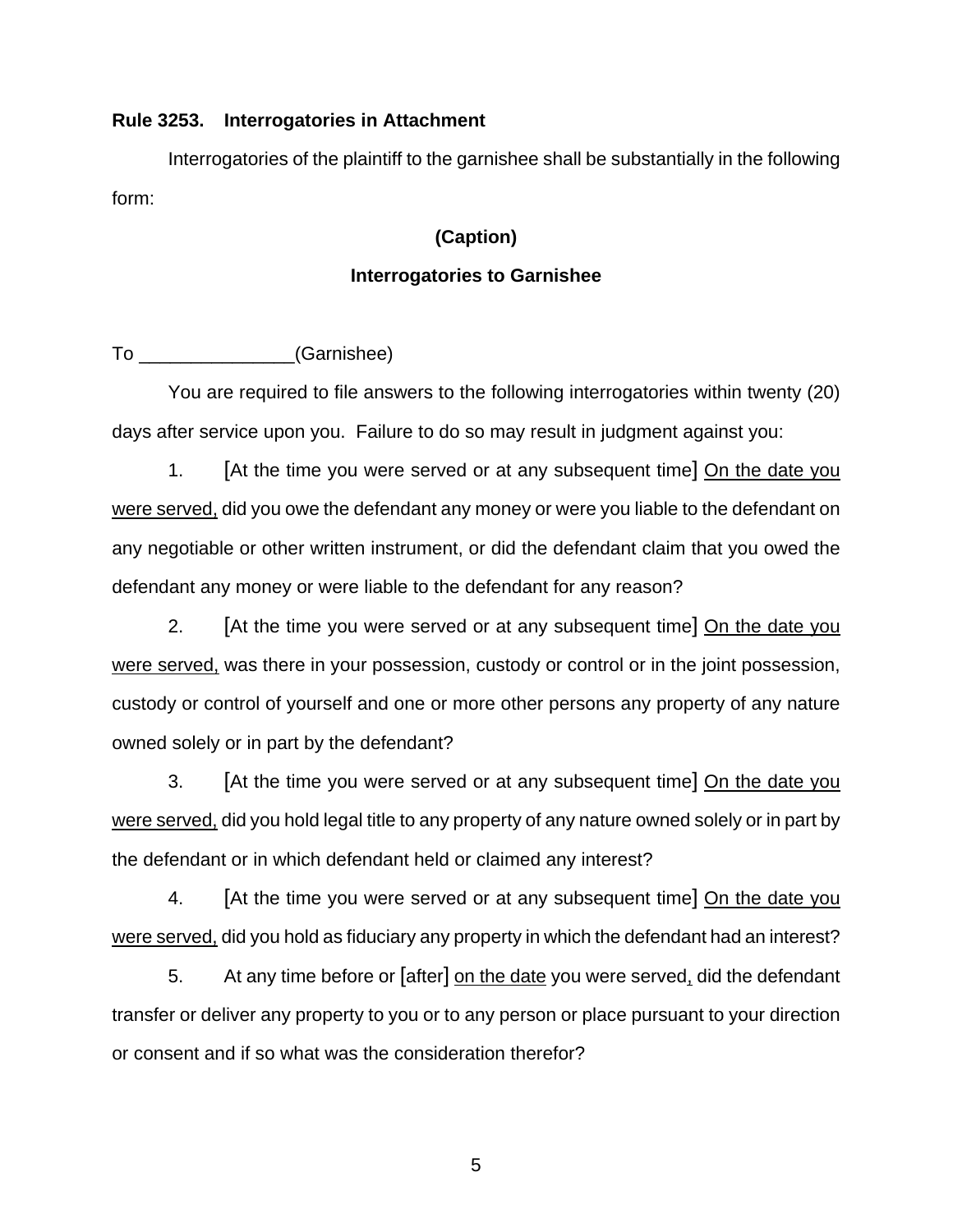6. At any time after you were served did you pay, transfer or deliver any money or property to the defendant or to any person or place pursuant to the defendant's direction or otherwise discharge any claim of the defendant against you?

 7. If you are a bank or other financial institution, [at the time you were served or at any subsequent time] on the date you were served, did the defendant have funds on deposit in an account in which funds are deposited electronically on a recurring basis and which are identified as being funds that upon deposit are exempt from execution, levy or attachment under Pennsylvania or federal law? If so, identify each account and state the amount of funds in each account, the reason for the exemption, [the amount being withheld under each exemption] and the entity electronically depositing those funds on a recurring basis.

8. If you are a bank or other financial institution, [at the time you were served or at any subsequent time] on the date you were served, did the defendant have funds on deposit in an account in which the funds on deposit, not including any otherwise exempt funds, did not exceed the amount of the general monetary exemption under 42 Pa.C.S. § 8123? If so, identify each account.

(The plaintiff may set forth additional appropriate interrogatories.)

6